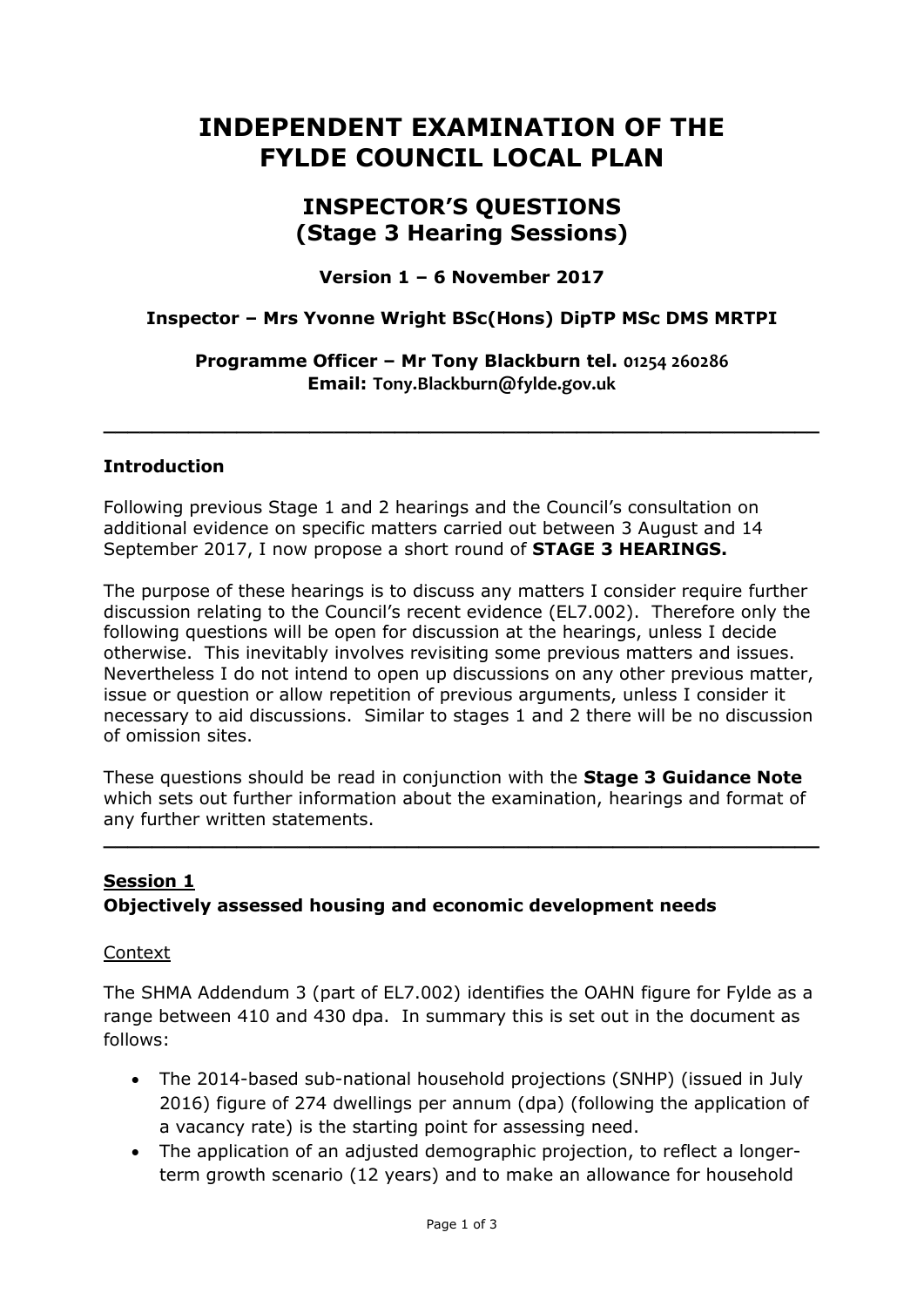formation rates of younger households, takes the figure of need to 351 dpa (an increase of 77 dpa).

- Future jobs growth between 2015 and 2032 is forecast to be in the range of 55-91 jobs per year. No allowance is made for the Enterprise Zones. This results in an uplift of between 57 and 81 dpa. This takes the figure of need to between 408 and 432 dpa.
- To help address affordability issues a modest uplift applied to the household projection is justified. A 10% adjustment to the 351 dpa would result in a need for 386 dpa. This is below the uplift for jobs growth.
- The Council has rounded the OAHN to a range of 410-430.
- 1. Is the OAHN range justified and supported by robust evidence? In particular:
	- a. It has been suggested that due to the affordability ratio within the borough the market uplift should be increased to 20%. Is this higher level supported by evidence?
	- b. Some market signals have not been updated. Are the previous assessments for these still appropriate and based on credible evidence?
	- c. Some representors suggest that large employers in the area are contracting, which would result in a lower housing need. Is this the case and does the evidence support a lower jobs growth forecast?
	- d. Other representors suggest that an allowance for additional jobs growth at the Enterprise Zones should be taken into account in the assessment. Does the evidence support such an allowance? Does the Council's economic strategy rely on growth at the Enterprise Zones? Are the economic and housing strategies aligned within the plan?
	- e. Is a further upward adjustment for the delivery of affordable housing justified?
- 2. Does the updated jobs growth assessment have any implications for the overall economic development strategy set out within the plan?
- 3. In relation to gypsies, travellers and travelling showpeople, are the housing needs of those people who do not meet the new definition set out in Annex 1 of the national Planning Policy for Traveller Sites included in the SHMA assessments?

## **Session 2 Housing requirement**

1. Based on the submitted new evidence the Council is proposing that the housing requirement for the plan period would be 415 dpa (8,715 dwellings) rather than the 370 dpa currently set out within the plan. On what basis has 415 dpa been determined as the housing requirement figure? Does the evidence support a lower or higher figure?